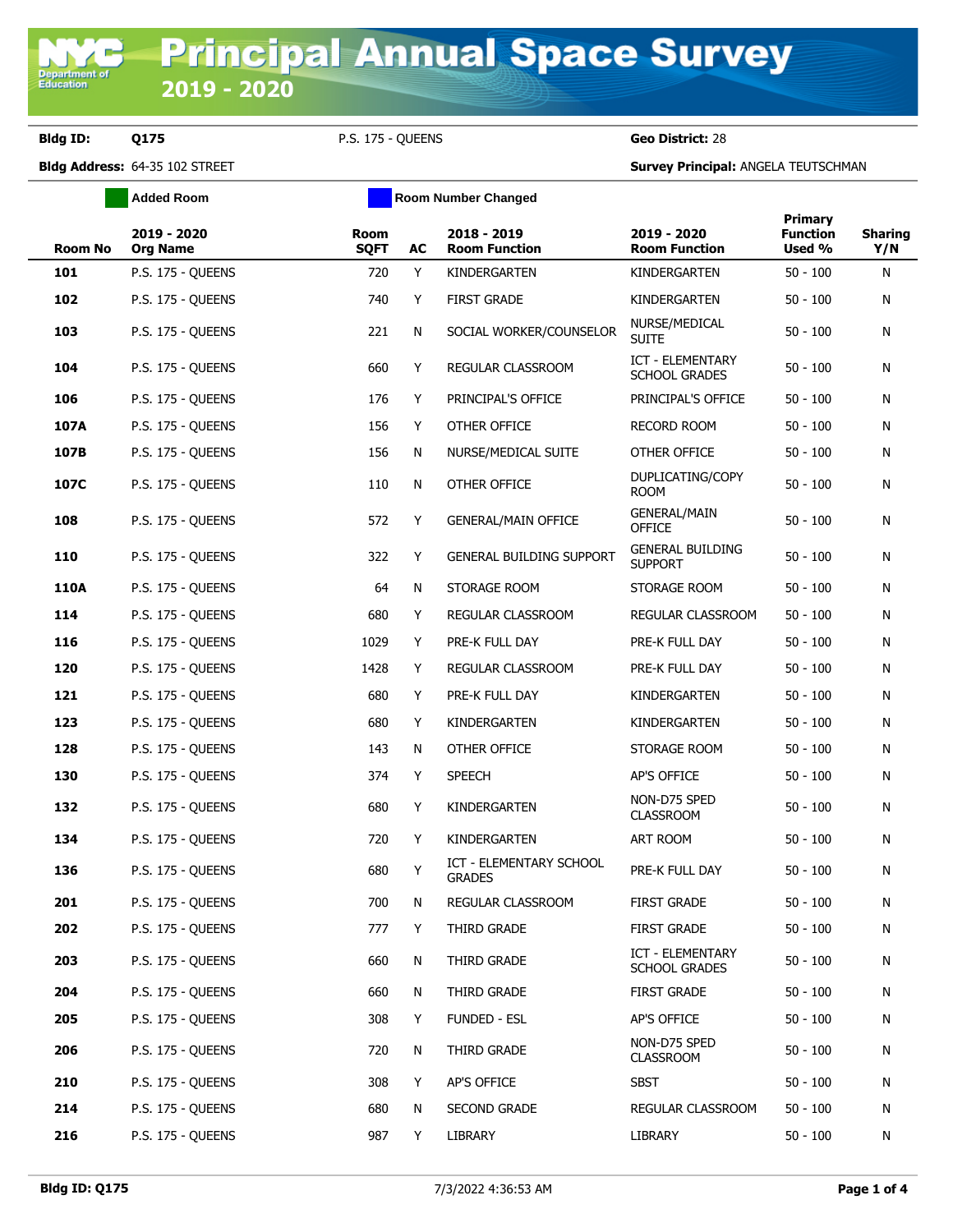## **Bldg ID: Q175** P.S. 175 - QUEENS **Geo District:** 28

**Bldg Address:** 64-35 102 STREET **Survey Principal:** ANGELA TEUTSCHMAN

|             | <b>Added Room</b>              |                            | <b>Room Number Changed</b> |                                         |                                                           |                                      |                       |
|-------------|--------------------------------|----------------------------|----------------------------|-----------------------------------------|-----------------------------------------------------------|--------------------------------------|-----------------------|
| Room No     | 2019 - 2020<br><b>Org Name</b> | <b>Room</b><br><b>SQFT</b> | AC                         | 2018 - 2019<br><b>Room Function</b>     | 2019 - 2020<br><b>Room Function</b>                       | Primary<br><b>Function</b><br>Used % | <b>Sharing</b><br>Y/N |
| 220         | P.S. 175 - QUEENS              | 700                        | Y                          | <b>SECOND GRADE</b>                     | <b>SECOND GRADE</b>                                       | $50 - 100$                           | N                     |
| 221         | <b>P.S. 175 - QUEENS</b>       | 680                        | Y                          | <b>SECOND GRADE</b>                     | <b>SECOND GRADE</b>                                       | $50 - 100$                           | N                     |
| 222         | <b>P.S. 175 - QUEENS</b>       | 660                        | Y                          | <b>SECOND GRADE</b>                     | <b>SECOND GRADE</b>                                       | $50 - 100$                           | N                     |
| 223         | P.S. 175 - QUEENS              | 680                        | Y                          | <b>FIRST GRADE</b>                      | ICT - ELEMENTARY<br><b>SCHOOL GRADES</b>                  | $50 - 100$                           | N                     |
| 224         | <b>P.S. 175 - QUEENS</b>       | 299                        | Y                          | <b>FUNDED - ESL</b>                     | <b>SPEECH</b>                                             | $50 - 100$                           | N                     |
| 230         | <b>P.S. 175 - QUEENS</b>       | 414                        | Y                          | <b>TEACHER'S ROOM</b>                   | <b>ACADEMIC</b><br><b>INTERVENTION</b><br><b>SERVICES</b> | $50 - 100$                           | N                     |
| 232         | <b>P.S. 175 - QUEENS</b>       | 680                        | Y                          | <b>FIRST GRADE</b>                      | THIRD GRADE                                               | $50 - 100$                           | N                     |
| 234         | <b>P.S. 175 - QUEENS</b>       | 720                        | Y                          | <b>FIRST GRADE</b>                      | ICT - ELEMENTARY<br><b>SCHOOL GRADES</b>                  | $50 - 100$                           | N                     |
| 236         | P.S. 175 - QUEENS              | 680                        | Y                          | <b>FIRST GRADE</b>                      | THIRD GRADE                                               | $50 - 100$                           | N                     |
| 301         | <b>P.S. 175 - OUEENS</b>       | 700                        | Y                          | <b>FOURTH GRADE</b>                     | FIFTH GRADE                                               | $50 - 100$                           | N                     |
| 302         | P.S. 175 - QUEENS              | 740                        | Y                          | FIFTH GRADE                             | <b>ICT - ELEMENTARY</b><br><b>SCHOOL GRADES</b>           | $50 - 100$                           | N                     |
| 303         | <b>P.S. 175 - QUEENS</b>       | 660                        | Y                          | FIFTH GRADE                             | FIFTH GRADE                                               | $50 - 100$                           | N                     |
| 304         | P.S. 175 - QUEENS              | 660                        | Y                          | FIFTH GRADE                             | NON-D75 SPED<br><b>CLASSROOM</b>                          | $50 - 100$                           | N                     |
| 306         | <b>P.S. 175 - QUEENS</b>       | 720                        | Y                          | FIFTH GRADE                             | FIFTH GRADE                                               | $50 - 100$                           | N                     |
| 316         | P.S. 175 - QUEENS              | 204                        | Υ                          | INDIVIDUALIZED EDUCATION<br><b>PLAN</b> | <b>SPEECH</b>                                             | $50 - 100$                           | N                     |
| 320         | P.S. 175 - QUEENS              | 660                        | Y                          | <b>FOURTH GRADE</b>                     | <b>FOURTH GRADE</b>                                       | $50 - 100$                           | N                     |
| 321         | P.S. 175 - QUEENS              | 735                        | Y                          | <b>COMPUTER LAB</b>                     | <b>FOURTH GRADE</b>                                       | $50 - 100$                           | N                     |
| 322         | P.S. 175 - QUEENS              | 680                        | Y                          | <b>FOURTH GRADE</b>                     | <b>FOURTH GRADE</b>                                       | $50 - 100$                           | Ν                     |
| 323         | <b>P.S. 175 - QUEENS</b>       | 700                        | Y                          | <b>COMPUTER LAB</b>                     | <b>FUNDED - ESL</b>                                       | $50 - 100$                           | N                     |
| 324         | P.S. 175 - QUEENS              | 880                        | Y                          | <b>FOURTH GRADE</b>                     | <b>ICT - ELEMENTARY</b><br><b>SCHOOL GRADES</b>           | $50 - 100$                           | N                     |
| AUD         | P.S. 175 - QUEENS              | 4176                       | ${\sf N}$                  | AUDITORIUM                              | AUDITORIUM                                                | $50 - 100$                           | N                     |
| <b>B23A</b> | P.S. 175 - QUEENS              | 440                        | N                          | MUSIC ROOM                              | MUSIC ROOM                                                | $50 - 100$                           | Ν                     |
| <b>B23B</b> | P.S. 175 - QUEENS              | 506                        | Y                          | OTHER OFFICE                            | OT/PT                                                     | $50 - 100$                           | N                     |
| <b>B34A</b> | <b>P.S. 175 - OUEENS</b>       | 299                        | N                          | <b>KITCHEN</b>                          | <b>KITCHEN</b>                                            | $50 - 100$                           | N                     |
| <b>B34B</b> | <b>P.S. 175 - OUEENS</b>       | 91                         | N                          | STORAGE ROOM                            | STORAGE ROOM                                              | $50 - 100$                           | Ν                     |
| <b>CAF</b>  | P.S. 175 - QUEENS              | 3000                       | N                          | STUDENT CAFETERIA                       | STUDENT CAFETERIA                                         | $50 - 100$                           | N                     |
| <b>GYM</b>  | <b>P.S. 175 - QUEENS</b>       | 3740                       | N                          | GYMNASIUM                               | GYMNASIUM                                                 | $50 - 100$                           | N                     |
| <b>GYMC</b> | P.S. 175 - QUEENS              | 104                        | N                          | OTHER OFFICE                            | <b>GUIDANCE OFFICE</b>                                    | $50 - 100$                           | Ν                     |
| <b>GYMD</b> | P.S. 175 - QUEENS              | 364                        | Y                          | OCCUPATIONAL THERAPY                    | TEACHER'S ROOM                                            | $50 - 100$                           | N                     |
| <b>GYME</b> | P.S. 175 - QUEENS              | 180                        | N                          | SOCIAL WORKER/COUNSELOR TEACHER'S ROOM  |                                                           | $50 - 100$                           | N                     |
|             |                                |                            |                            |                                         |                                                           |                                      |                       |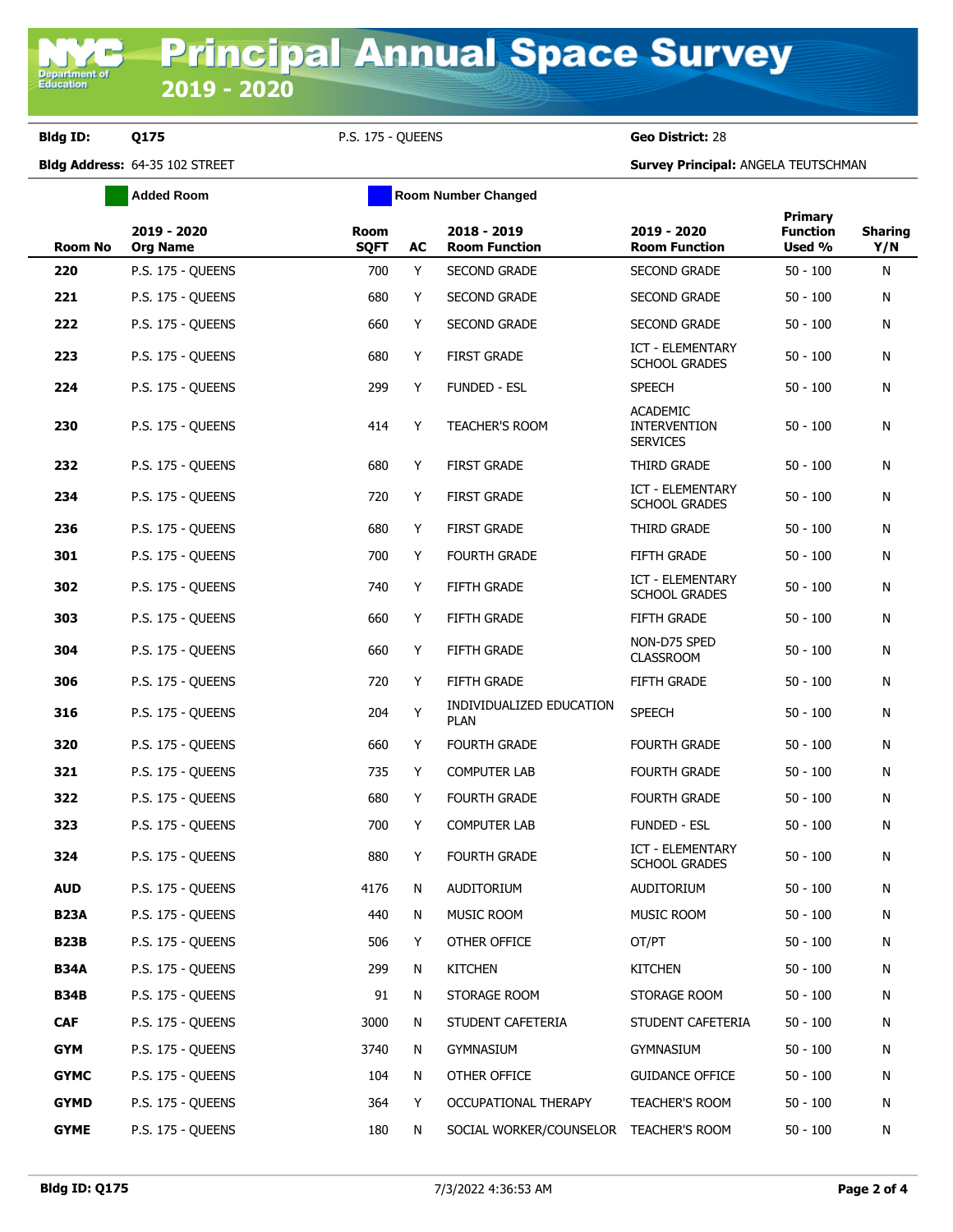| How many hallway bathrooms for students are there in your building?                                                                                                                          | 11 |
|----------------------------------------------------------------------------------------------------------------------------------------------------------------------------------------------|----|
| Are any of the student bathrooms being shared by multiple schools?                                                                                                                           | N  |
| Are all the student bathrooms open throughout the day?                                                                                                                                       |    |
| Please identify the number of non-instructional spaces, not reported above, being used for<br>instructional purposes, academic intervention services, or therapeutic or counseling services: |    |
| Are any of those non-instructional spaces being shared?                                                                                                                                      | N  |